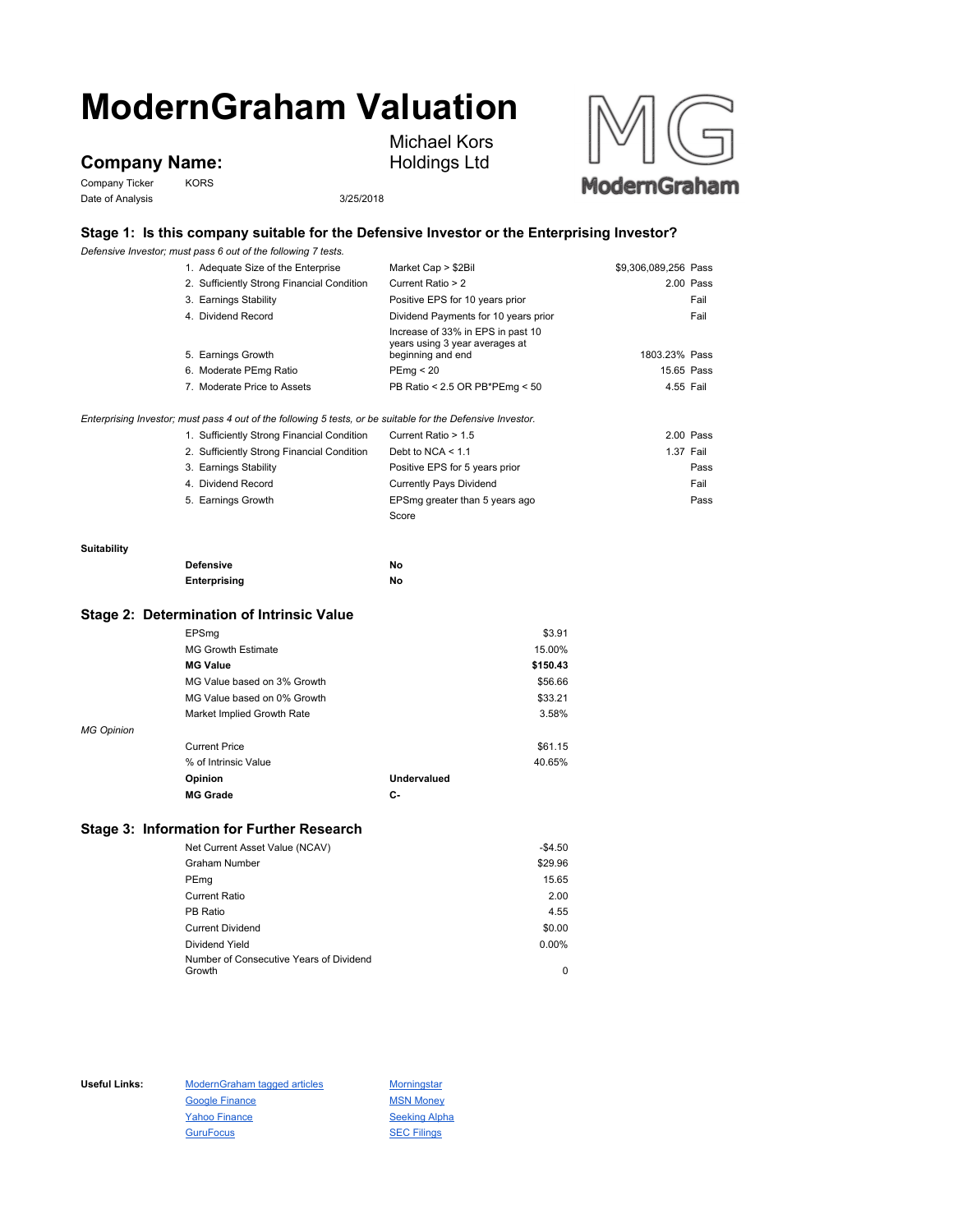| <b>EPS History</b> |        | <b>EPSmg History</b>                 |                 |
|--------------------|--------|--------------------------------------|-----------------|
| Next Fiscal Year   |        |                                      |                 |
| Estimate           |        | \$4.07 Next Fiscal Year Estimate     | \$3.91          |
| Mar2017            | \$3.29 | Mar2017                              | \$3.70          |
| Mar2016            | \$4.44 | Mar2016                              | \$3.58          |
| Mar2015            | \$4.28 | Mar2015                              | \$2.81          |
| Mar2014            | \$3.22 | Mar2014                              | \$1.82          |
| Mar2013            | \$1.97 | Mar2013                              | \$0.97          |
| Mar2012            | \$0.78 | Mar2012                              | \$0.41          |
| Mar2011            | \$0.40 | Mar2011                              | \$0.19          |
| Mar2010            | \$0.22 | Mar2010                              | \$0.07          |
| Dec2009            | \$0.00 | Dec2009                              | \$0.00          |
| Dec2008            | \$0.00 | Dec2008                              | \$0.00          |
| Dec2007            | \$0.00 | Dec2007                              | \$0.00          |
| Dec2006            | \$0.00 | Dec2006                              | \$0.00          |
| Dec2005            | \$0.00 | Dec2005                              | \$0.00          |
| Dec2004            | \$0.00 | Dec2004                              | \$0.00          |
| Dec2003            | \$0.00 | Dec2003                              | \$0.00          |
| Dec2002            | \$0.00 | Dec2002                              | \$0.00          |
| Dec2001            |        | \$0.00 Balance Sheet Information     | 12/1/2017       |
| Dec2000            |        | \$0.00 Total Current Assets          | \$1,444,600,000 |
| Dec1999            |        | \$0.00 Total Current Liabilities     | \$722,100,000   |
| Dec1998            |        | \$0.00 Long-Term Debt                | \$992,400,000   |
|                    |        | <b>Total Assets</b>                  | \$4,216,800,000 |
|                    |        | Intangible Assets                    | \$2,037,400,000 |
|                    |        | <b>Total Liabilities</b>             | \$2,139,900,000 |
|                    |        | Shares Outstanding (Diluted Average) | 154 623 000     |